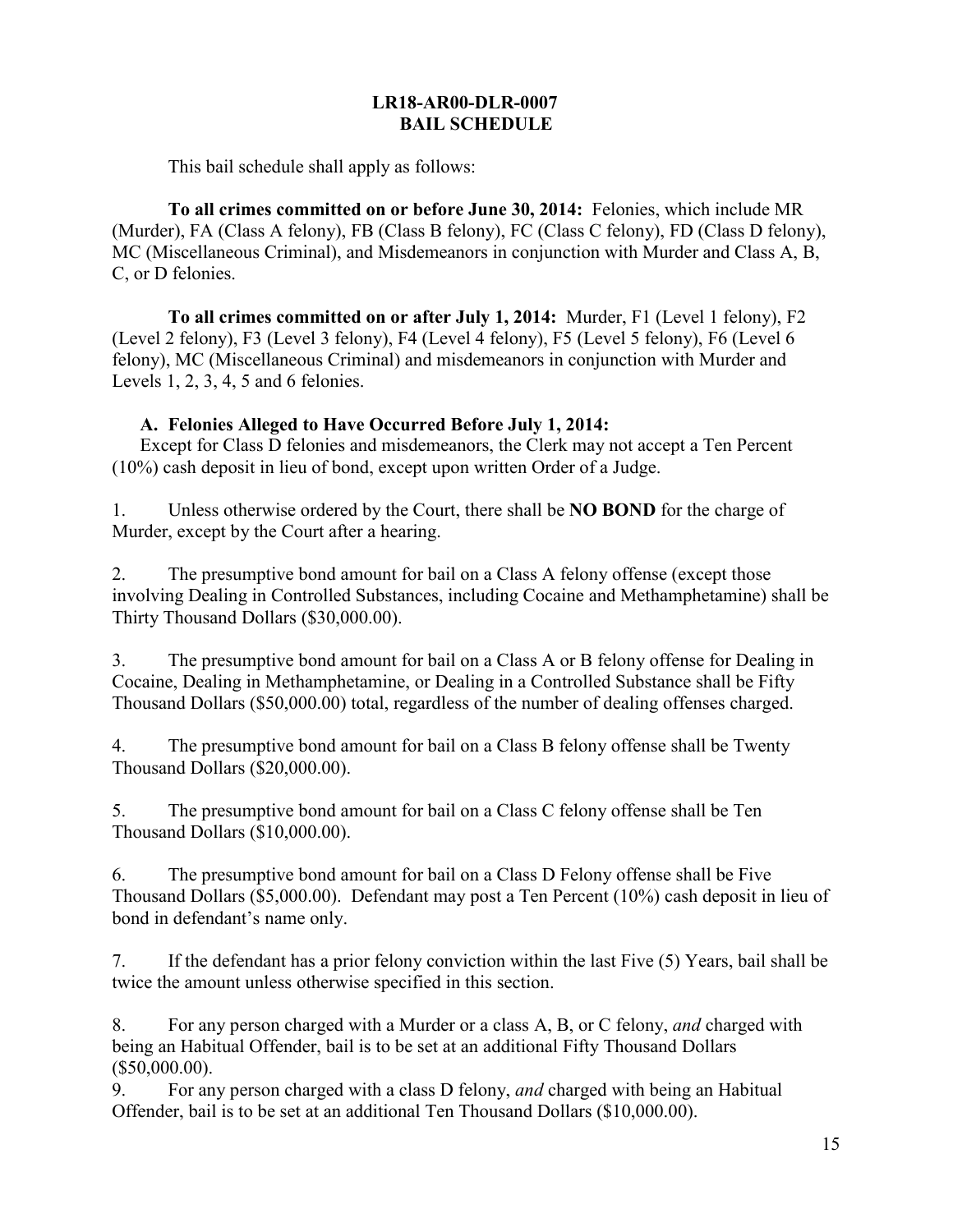## **B. Felonies Allegedly Committed on and after July 1, 2014:**

1. Unless otherwise ordered by the Court, there shall be **NO BOND** for the charge of Murder except by the Court after a hearing.

2. Except as otherwise provided, the presumptive bond amount for bail on Level 1 felony offense shall be Fifty Thousand Dollars (\$50,000.00).

3. Except as otherwise provided, the presumptive bond amount for bail on a Level 2 or 3 felony offense for Dealing in Cocaine, Dealing in Methamphetamine, or Dealing in a Controlled Substance shall be Fifty Thousand Dollars (\$50,000.00) total, regardless of the number of dealing offenses charged.

4 The presumptive bond amount for bail on a Level 2 felony offense shall be Thirty Thousand Dollars (\$30,000.00).

5. The presumptive bond amount for bail on a Level 3 felony offense shall be Twenty Thousand Dollars (\$20,000.00).

6. Th**e** presumptive bond amount for bail on a Level 4 felony offense shall be Ten Thousand Dollars (\$10,000.00).

7. The presumptive bond amount for bail on a Level 5 or 6 felony offense shall be Five Thousand Dollars (\$5,000.00). Defendant may post a ten percent (10%) cash deposit in lieu of bond in defendant's name only.

8. If the defendant has a prior felony conviction within the last Five (5) Years, bail shall be twice the amount unless otherwise specified in this section.

9. For any person charged with a Murder or a Level 1, 2, 3, or 4 felony offense, *and* charged with being an Habitual Offender, bail is to be set at an additional Fifty Thousand Dollars (\$50,000.00).

10. For any person charged with a Level 5 or 6 felony offense, *and* charged with being an Habitual Offender, bail is to be set at an additional Ten Thousand Dollars (\$10,000.00).

# **C. Misdemeanors**

1. For class A misdemeanors, bail shall be Two Thousand Five Hundred Dollars (\$2,500.00). Defendant may post a Ten Percent (10%) cash deposit in lieu of bond in his or her name only.

2. For class B misdemeanors, bail shall be One Thousand Dollars (\$1,000.00). Defendant may post a Ten Percent (10%) cash deposit in lieu of bond in his or her name only.

3. For class C misdemeanors, bail shall be Five Hundred Dollars (\$500.00). Defendant may post a Ten Percent (10%) cash deposit in lieu of bond in his or her name only.

4. Trial De Novo: Any person filing a written request for a Trial De Novo resulting from a misdemeanor conviction from the Muncie City Court may file with the Delaware County Clerk a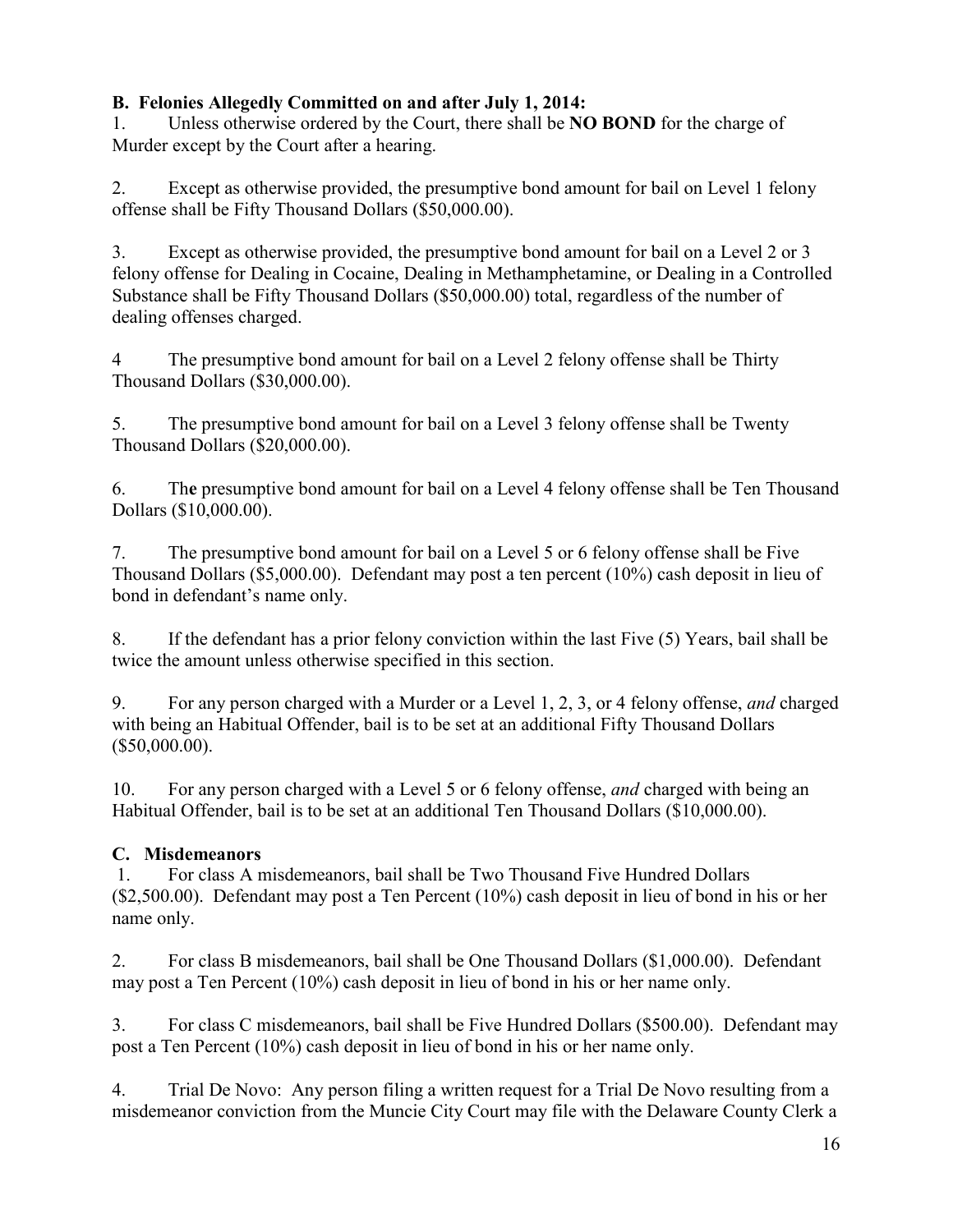cash or surety bond in the defendant's name only fixed at Five Hundred Dollars (\$500.00). Filing of the bond stays the judgment of the Muncie City Court. During the period of the stay, the defendant shall not be subject to incarceration or probation orders of the Muncie City Court. The defendant, if incarcerated pursuant to the judgment of the Muncie City Court, shall be released from incarceration after posting bond. If the defendant requesting the Trial De Novo does not file the bond, the judgment of the Muncie City Court is not stayed and the defendant shall remain incarcerated or subject to probation orders of the Muncie City Court.

### **D. Provisions Applicable to All Offenses:**

1. Persons shall be held without bond until the Pre-Charge Initial Hearing who are arrested and in which:

- a. the true identity of a defendant is unknown; or
- b. there is good cause to believe the defendant is on probation, home detention/house arrest, parole, on bond, on pre-trial release to probation, or participating in the Forensic Diversion Drug Court Program or the Veteran's Court.

2. Delaware County Jail shall place a Fifteen (15) Day hold on any offender upon request by a Delaware County Probation Officer or a Parole Officer employed by the State of Indiana. If the officer fails to initiate probation or parole revocation proceedings within the Fifteen (15) Day period, the hold shall expire.

3. **Intoxication:** The Sheriff of Delaware County shall not release any person unless such person clearly manifests that they are in a state of sobriety at the time the provisions of this Order would otherwise permit release.

The Sheriff shall hold in custody any person who is under the influence of alcohol or controlled substances until such time it is determined, at the Sheriff's discretion, that the individual may be safely released without danger to self or others.

4. **Domestic Violence:** The Sheriff shall not release a person arrested on a charge involving domestic violence until Twelve (12) Hours has elapsed or until appearance in court, whichever is earlier. After Twelve (12) Hours, the person may post bail (1) pursuant to other provisions in this Bail Order, and (2) after signing a No Contact Agreement protecting the victim. If the person refuses to sign a No Contact Agreement, the Sheriff shall hold the person until brought to court.

5. **Overweight Trucking Violations:** The bail schedule as set out in this Order shall not apply to overweight trucking violations. Bail for such offenses shall be convened by I.C. 9-20-1, et seq.

6. **Full Cash Bond:** When any person proposes to post a full bond in cash or by certified check and the Clerk's Office is not open for business, the Sheriff shall accept the money or certified check and issue a release to the person making the payment. The bond must be placed in the name of the arrested person. The Sheriff shall deposit the money or certified check with the Clerk as soon as possible.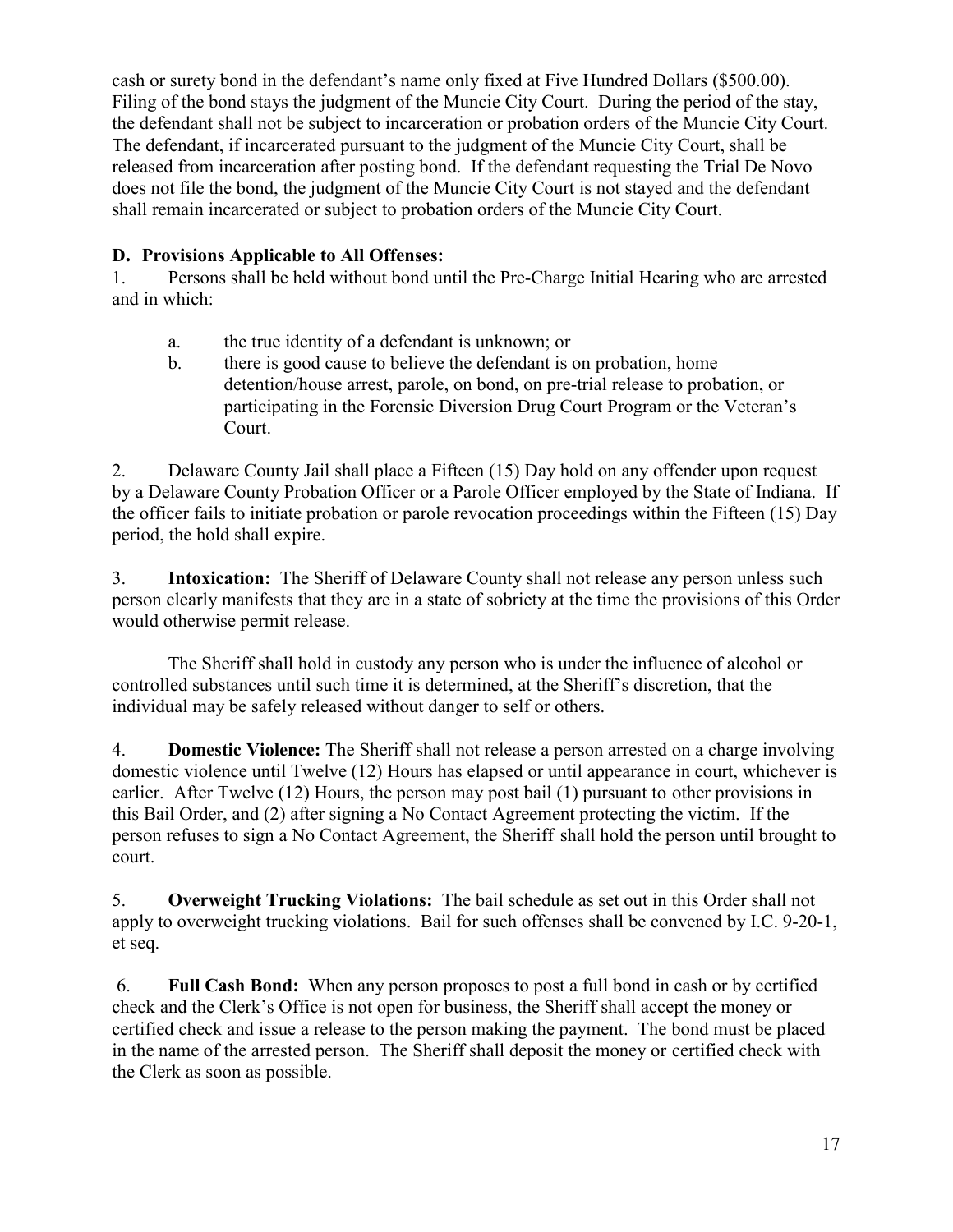7. **10% Cash Bonds:** Except as otherwise permitted above, the Clerk may not accept a Ten Percent (10%) cash deposit in lieu of bond without a written Order of a judge. If the Court approves such a bond, the Clerk shall retain from the deposit an administrative fee of Ten Percent (10%) of the deposit, or Fifty Dollars (\$50.00), whichever is less, and a fee of Five Dollars (\$5.00) pursuant to I.C. 35-33-8-3.2(d) to remit to the Board of Trustees of the Public Employees' Retirement Fund for deposit in the Special Death Benefit Fund. In addition, the Court may direct the Clerk to apply the balance of the deposit to pay any fine, court costs, public defender fees, probation user's fees, or restitution.

8**. Amount of Bail on Warrant:** If the bail is set at a probable cause hearing, the amount of bail set by the judge shall be endorsed upon the arrest warrant.

9. **Release of Bond:** The Clerk shall not release a cash bond, except upon a judge's written Order after judgment has been entered and any fines and costs imposed by the Court have been paid and satisfied.

10. This Order shall not be interpreted to limit judicial discretion.

11. If the Delaware County Prosecuting Attorney believes a higher bond is necessary for the safety of witnesses and/or protection of the community, the Prosecutor may request a deviation from the scheduled bond amount.

- 12. A judge may impose any or all of the following **Conditions of Release:**
	- a. Report to the Probation Officer Supervising the Pre-Trial Release Program;
	- b. Remain in the supervisory custody of a named responsible person;
	- c. Live and stay at a specified address;
	- d. Remain in the State of Indiana;
	- e. Have no contact with the victim/complaining witness;
	- f. Not use or possess alcohol;
	- g. Not use or possess any controlled substances unless on order of a physician;
	- h. Submit to drug/alcohol testing at your expense;
	- i. Remain at residence other than at specified hours for specified purposes;
	- j. Not possess a firearm or other dangerous weapon;
	- k. Seek and maintain full time employment/student status;
	- l. Undergo necessary medical or psychiatric treatment, including drug or alcohol abuse treatment;
	- m. Commit no criminal offense.
	- n. Comply with any other condition reasonably calculated to assure appearance in court as required or to assure the safety of any other person and the community.
	- o. Defendant specifically agrees to waive extradition from any jurisdiction inside or outside the United States, wherever he/she may be found, and also agrees not to contest any effort to return him/her to the State of Indiana.

# **E. Adjustment of Bonds.**

A court may adjust bond after a hearing pursuant to statute and upon motion by